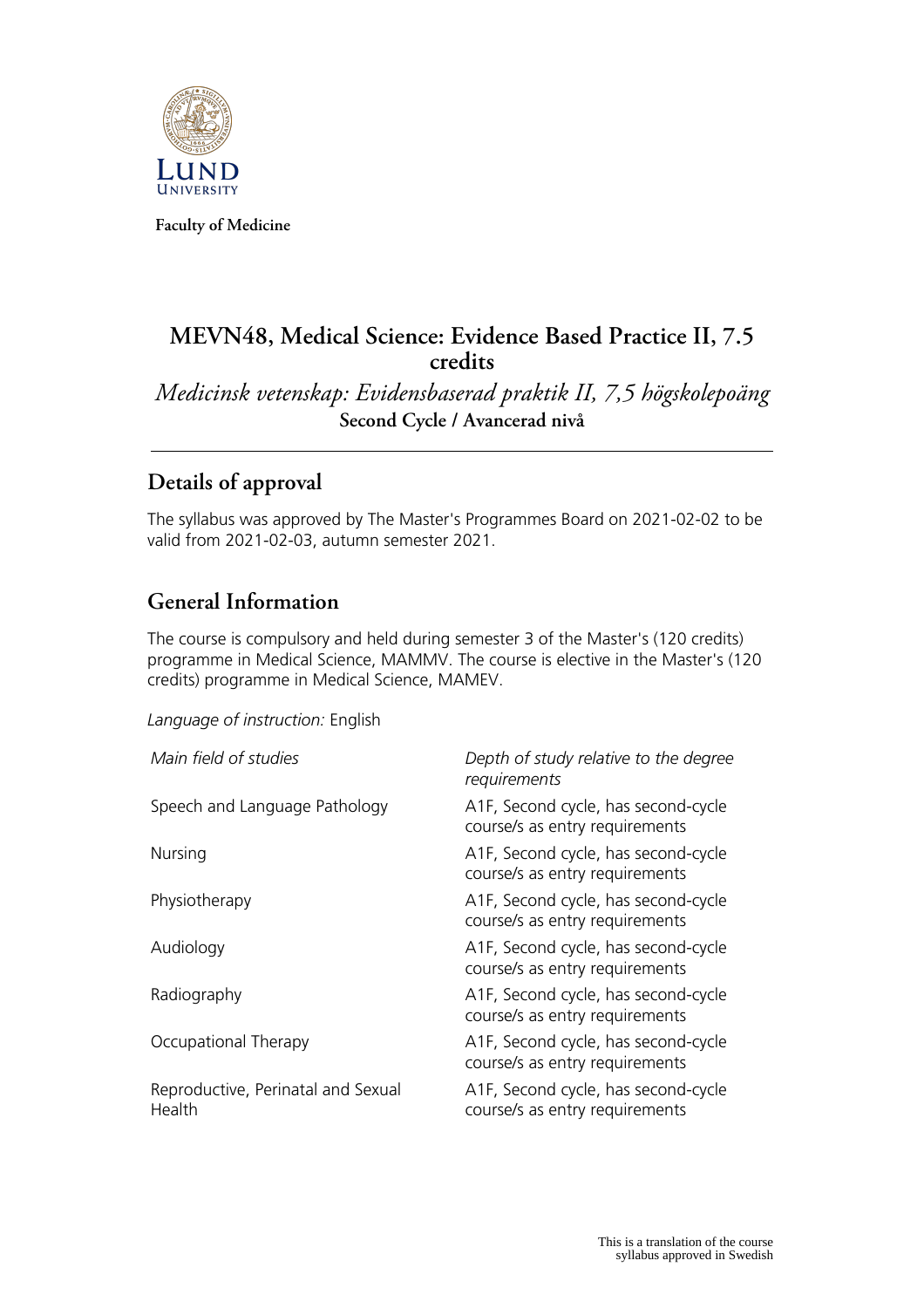### **Learning outcomes**

The aim of the course is for the students to acquire knowledge and skills related to theories and methods for implementing scientific evidence in their own main field of study and in health science practice. Another aim of the course is for the students to acquire knowledge and skills in relation to the evaluation of evidence-based practice in their own main field of study and in health science.

#### **Knowledge and understanding**

On completion of the course, the students shall be able to

- identify, explain and discuss theories and methods for the implementation of scientific evidence at individual, group, and population level in their own main field of study and in health science
- identify, explain and discuss qualitative and quantitative methods for the evaluation of evidence-based methods in relation to their own main field of study and in health science
- describe basic health economics theories, describe and explain how health economics analyses can be used in evidence-based healthcare.

### **Competence and skills**

On completion of the course, the students shall be able to

- argue for the selection of models and methods to implement evidence-based practice in development work in their own main field of study and in health science
- argue for the selection of methods to evaluate evidence-based practice in development work in their own main field of study and in health science
- carry out and report basic health economics calculations of relevance to their own main field of study and health science

### **Judgement and approach**

On completion of the course, the students shall be able to

- evaluate ethical aspects in the implementation of scientific evidence in healthcare
- evaluate methods for, and results of, the evaluation of evidence-based methods and scientific results in healthcare
- reflect on the implementation of evidence-based methods and scientific results from a diversity, equality and care perspective in healthcare
- reflect on the responsibility and role of their own profession and society in relation to the implementation of evidence-based methods and scientific results in healthcare

### **Course content**

The course contains an introduction to, and application of, theories and models for the implementation of scientific evidence in practice in their own main field of study and in health science, and theories and models concerning the evaluation of evidence-based practice. In the course, knowledge and skills are deepened and applied relating to quantitative and qualitative methods for evaluation, and health economics methods and models are introduced. In the course, knowledge and skills are also deepened and applied relating to the Cochrane Interactive Learning Tool and systematic literature surveys. The course also contains advanced ethical discussions in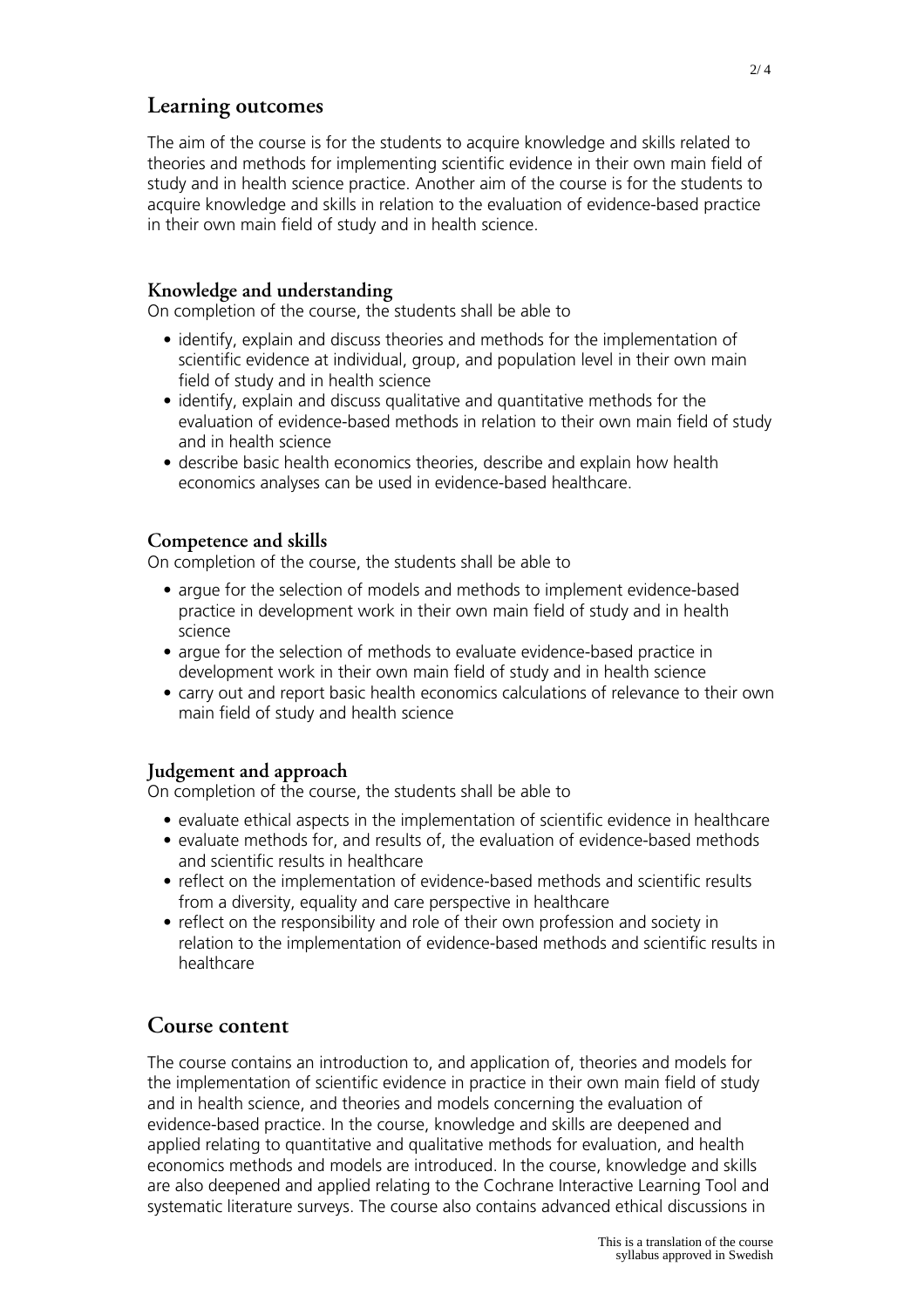# **Course design**

The course is interprofessional and mainly web-based, with occasional lectures and seminars at the location. The implementation of the course is based on the student's active search for knowledge, problem-solving, reflection and critical analysis. The working methods are independent project, group assignments, seminars, discussions, peer review and lectures.

### **Assessment**

The assessment is based on three components:

*Course portfolio (1 credit):* Active participation in group exercises and discussions. Peer review Medical record club.

*Health economics (2 credits):* Written examination

*Implementation and evaluation (4.5 credits):* Several written assignments are included in the assessment as well as an oral presentation.

If there are special reasons, other forms of assessment may apply.

The examiner, in consultation with Disability Support Services, may deviate from the regular form of examination in order to provide a permanently disabled student with a form of examination equivalent to that of a student without a disability.

*Subcourses that are part of this course can be found in an appendix at the end of this document.*

# **Grades**

Marking scale: Fail, Pass, Pass with distinction.

For a grade of Pass, the student must have been awarded this grade for all assessed components. For a grade of Pass with Distinction for the whole course, the grade of Pass with Distinction is also required on the assessed component, Implementation and evaluation 4.5 credits.

## **Entry requirements**

At least 45 credits from courses in the Master's (120 credits) programme in Medical Science, including MEVN44 Medical Science and MEVN45 Evidence-based Practice I.